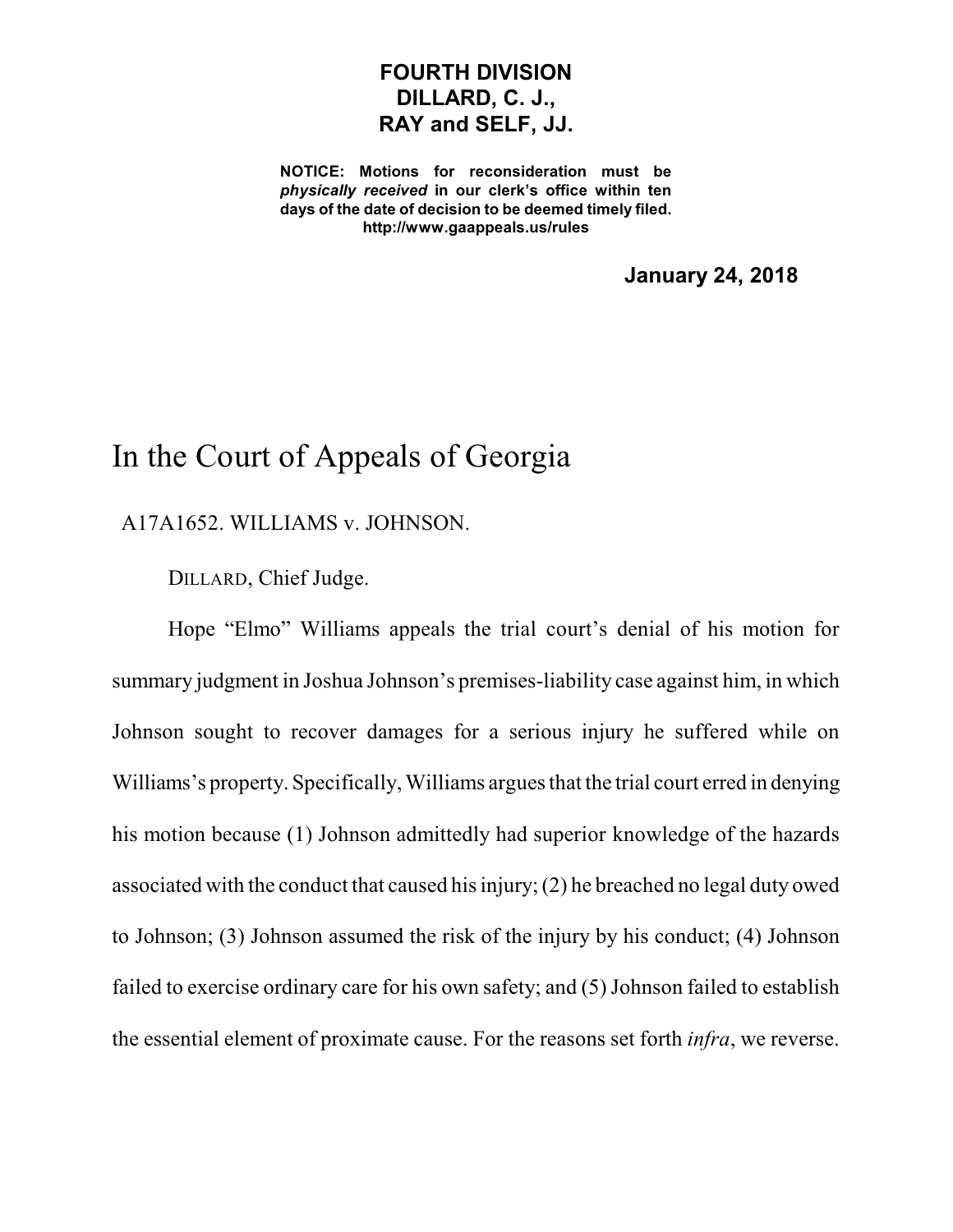Viewing the evidence in the light most favorable to Johnson (*i.e.*, the nonmoving party), $^1$  the record shows that Williams, who is paralyzed from the chest down, was a close family friend of Johnson. In March 2014, Williams hired Johnson to help him with various home-repair projects. At the time Williams hired him, Johnson had approximately 18 years of experience working for roofing companies, which involved tasks such as being a "laborer, roofing houses, [and] hanging gutters. . . ." On May 1, 2014, Johnson went to Williams's home to help him "frame out a bathroom" in his basement. <sup>2</sup> As part of the project, Johnson and Williams planned to use crow barsto remove a mirror that was attached to three horizontal wooden boards with liquid nails (which are a type of glue). The first board was removed without incident, and Johnson carried it outside and placed it in a debris pile in the yard. Johnson returned to the basement, and when he and Williams attempted to remove the second board, which was "flush to the glass," the mirror "started breaking and ...

<sup>1</sup> *See, e.g.*, *Vratsinas Const. Co. v. Chitwood*, 314 Ga. App. 357, 357-58 (723 SE2d 740) (2012).

<sup>&</sup>lt;sup>2</sup> Johnson averred that Williams regularly paid him to help "with odd jobs around his home," and that he expected Williams to pay him for the work he did on the date in question.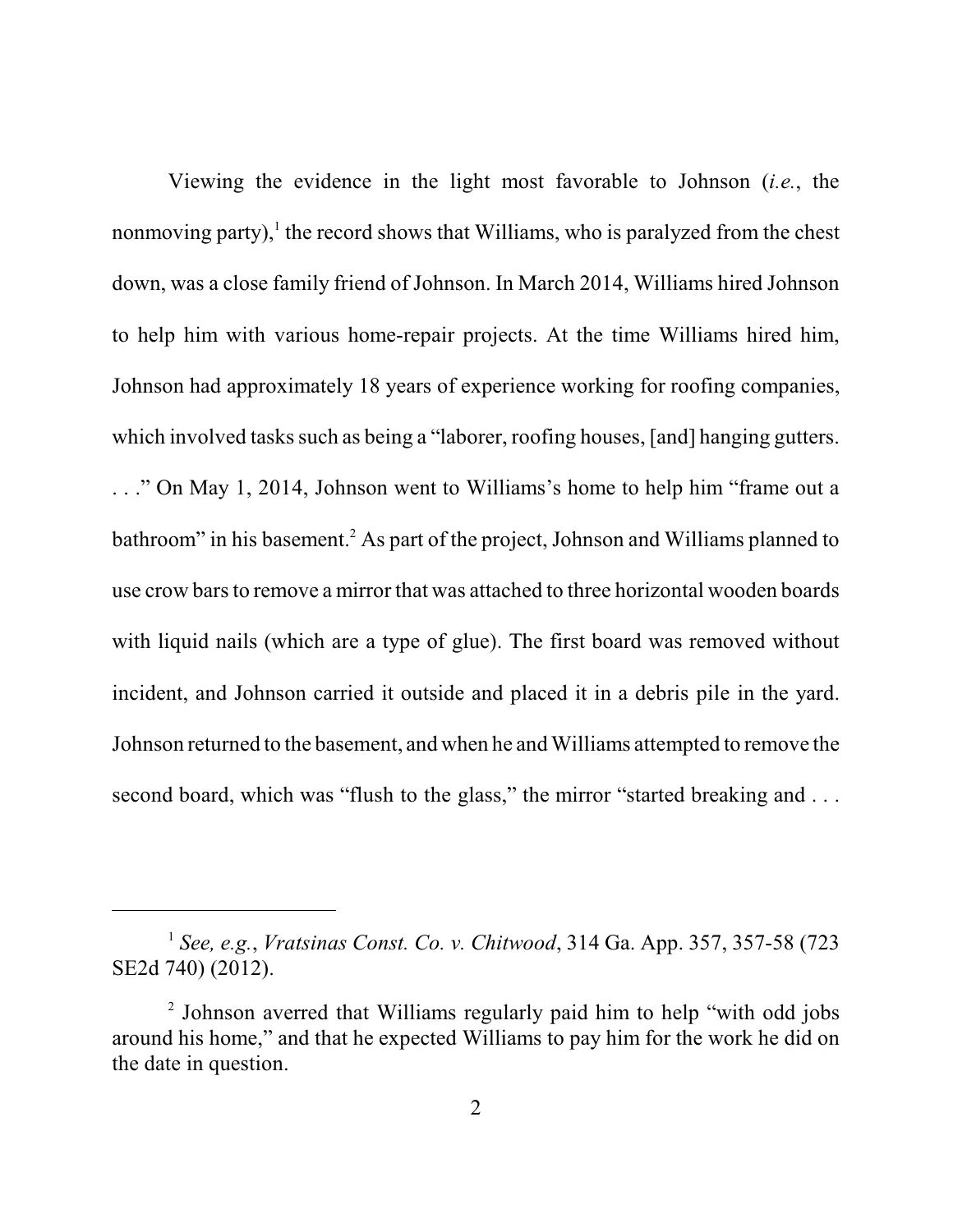shattering, like spider webbing."<sup>3</sup> And while the board did ultimately detach from most of the mirror, there was still an 8 to 12 inch shard of glass glued to it.

According to Johnson, once he took the second board outside to discard it, he noticed that the piece of glass was "on the back of the board and it started getting skinnier [as it] came up, . . . and came to . . . a point" and was "[v]ery sharp." Johnson carried the board vertically with one hand on each side over to a large trash can near the debris pile. Although Johnson had placed the first board in the designated debris pile, he decided to dispose of the second board in the trash can because, if he put it in the debris pile, the glass could potentially break in the yard when subsequent boards were discarded there. But when Johnson placed the board into the trash, intending "to knock the glass off" with "a tool or a hammer[,]" the glass immediately cut both main arteries in his right hand, slicing "all of [his] ligaments . . . ."

Although Johnson's deposition testimony is consistent regarding *when* his injury occurred, it is very unclear and contradictory as to exactly *how* it occurred and what exactly caused the shard of glass to come into contact with his hand. When first asked whether placing the board in the trash caused it to "bounce back up towards

 $3$  Johnson first testified that the glass shattered, but later testified that it did not shatter. He clarified that the mirror "look[ed] like a spider web" with little light cracks and that some "[s]mall little pieces" of glass fell to the floor.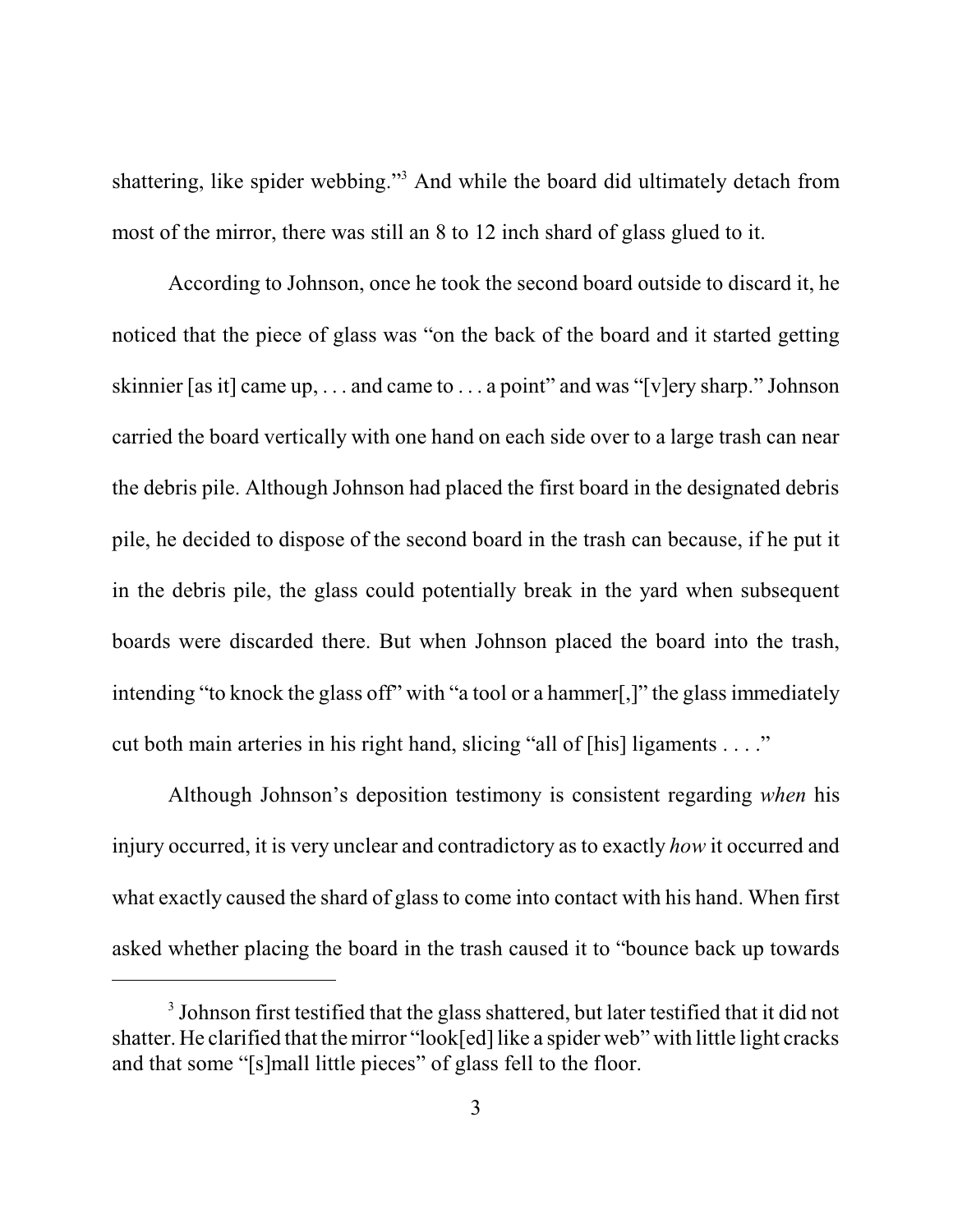[him][,]" Johnson said that he did not know because it "happened so fast." Johnson also testified that he did not know if any of the glass broke off of the board when the injury occurred or if he ever "fully let go of the board before [he] was injured." But Johnson could not rule out the possibility that he may have let go of the board, which caused it to bounce in a way that the glass shard came back up and sliced his hand.

Later, Johnson testified definitively that the board "never bounced[,]" but also said, "I had the board and I picked it up and as I'm placing it in there [and] then *I don't know what happened next*."<sup>4</sup> And shortly thereafter, Johnson claimed that he *did* know whether the board bounced because "you would have heard it[;]" however, he did not say whether he heard anything. Similarly, despite his earlier claim that he lacked knowledge as to whether the glass shard detached from the board, Johnson testified that the large shard of glass *did not* break off of the board and that he did not even know if it was the glass "that went through [his] hand." Nevertheless, Johnson conceded that he did not know what else could have caused such a serious cut other than the sharp piece of glass. Regardless, when his hand was cut, Johnson's hand bled

<sup>4</sup> (Emphasis supplied).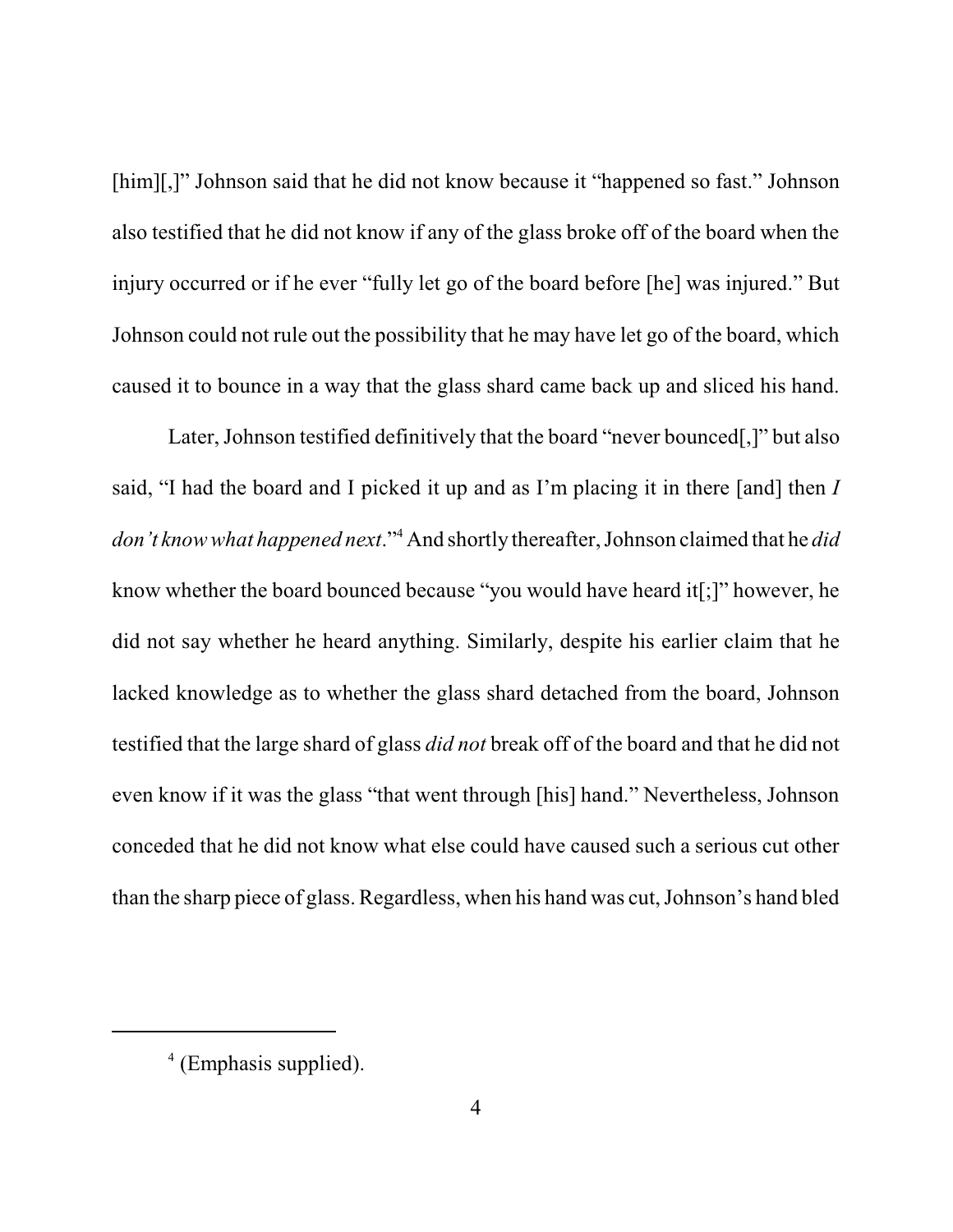so badly that the blood quickly soaked through a new roll of paper towels and at least two cloth towels."<sup>5</sup>

Immediately after the injury, Williams's wife called 911, and paramedics responded to transport Johnson to the hospital for treatment. The laceration to Johnson's hand was so severe that he had two emergency surgeries, spent nine days in the hospital, and attended nine weeks of physical-therapy sessions. Since the incident, Johnson has suffered constant pain in his forearm, developed blood clots in

<sup>&</sup>lt;sup>5</sup> When confronted with Williams's motion for summary judgment, Johnson submitted a sworn affidavit that contained many statements that conflicted with his earlier deposition testimony, such as that Williams instructed him to dispose of the board in the trash can rather than in the debris pile and to "knock off the glass." While Johnson testified at his deposition that Williams instructed him to place the board in the trash can, he also testified that "the trash can was never discussed." Johnson further testified that Williams *did* and then later that he *did not* instruct Johnson to place the board in the debris pile. And in yet another conflicting statement, Johnson agreed that "the only thing [Williams] specifically told [him] was not to get glass on his driveway so his [car] wouldn't get a flat tire." As a result of Johnson's confusing and contradictory statements, as well as his lack of knowledge as to what exactly occurred, all that is clear is that Johnson carried the second board with the shard of glass attached outside, he placed it in a large empty trash can, and his hand was somehow severely injured immediately when he did so. Because we view the evidence in the light most favorable to the nonmovant, the factual background set forth is gleaned almost exclusively from Johnson's own testimony. Nevertheless, as to the numerous vague and conflicting sworn statements made by Johnson below, we note that "self-contradictory testimony is construed against a party-witness, absent a reasonable explanation for the contradiction." *Shiver v. Norfolk-S. Ry. Co.*, 269 Ga. 168, 169 (496 SE2d 903) (1998) (emphasis omitted).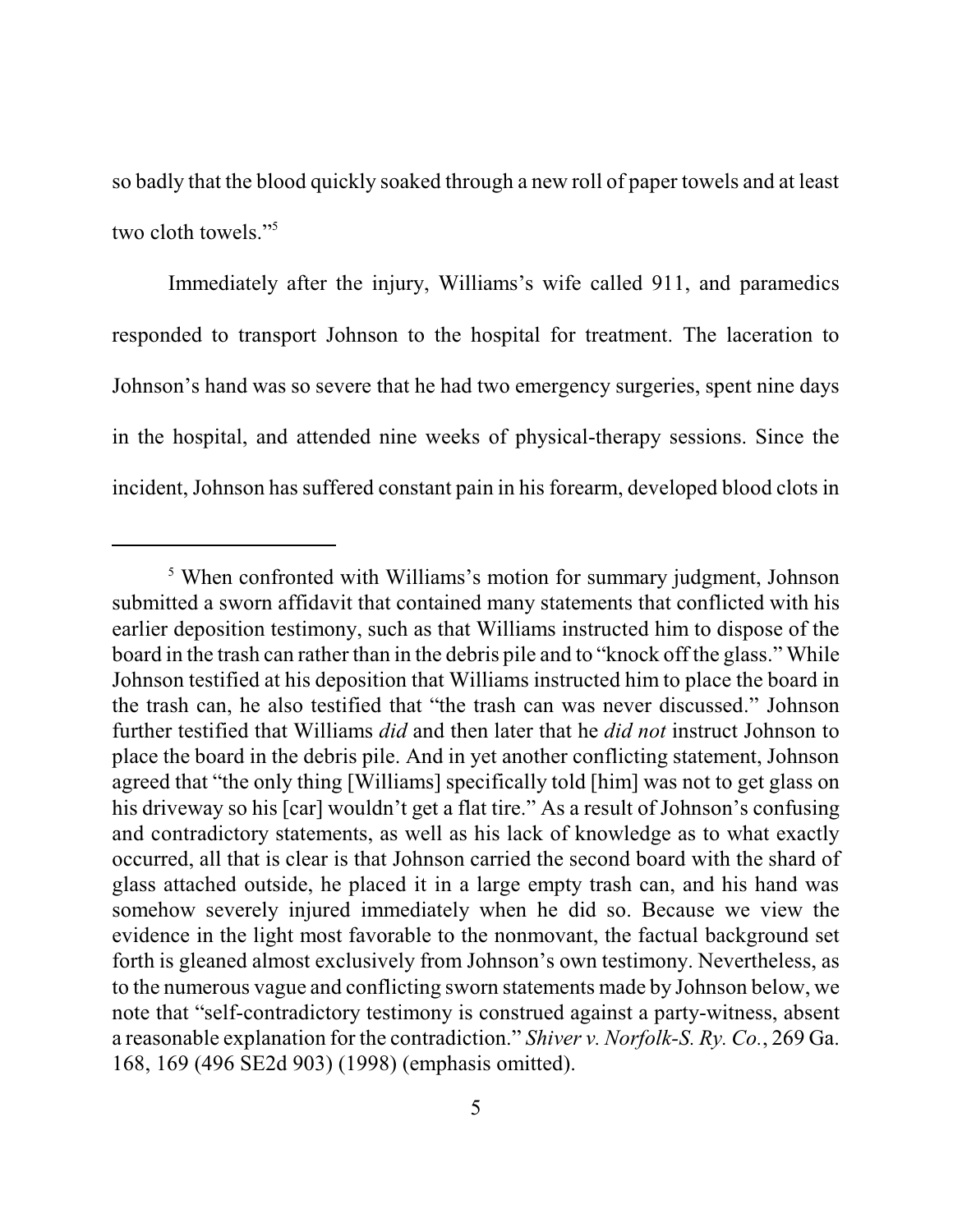his hand, can no longer lift heavy items, and needs assistance from others with ordinary daily tasks such as tying his shoes and buttoning his pants. Additionally, Johnson has lost feeling in three fingers on his right hand, and he has to do everything left handed that he did right handed prior to cutting his hand. Johnson has also been unemployed since the incident, as he does not know what kind of work he will be able to do with only one functioning hand.

On February 24, 2016, Johnson filed a complaint against Williams, asserting a premises-liability claim and seeking compensatory damages for his injury, medical expenses, and attorney fees. Williams responded, denying the material allegations in the complaint and asserting several affirmative defenses. Then, following discovery, Williams filed a motion for summary judgment, arguing, *inter alia*, that Johnson's premises-liability claim failed because his knowledge of the risks and dangers associated with carrying and disposing of the large (and very sharp) piece of glass was superior to that of Williams. After the parties filed responsive briefs, the trial court held a hearing at which only legal arguments were made, and ultimately, the court denied Williams's summary-judgment motion.Thereafter, the trial court granted Williams's request for a certificate of immediate review. This Court then granted Williams's request for an interlocutory appeal, and this appeal follows.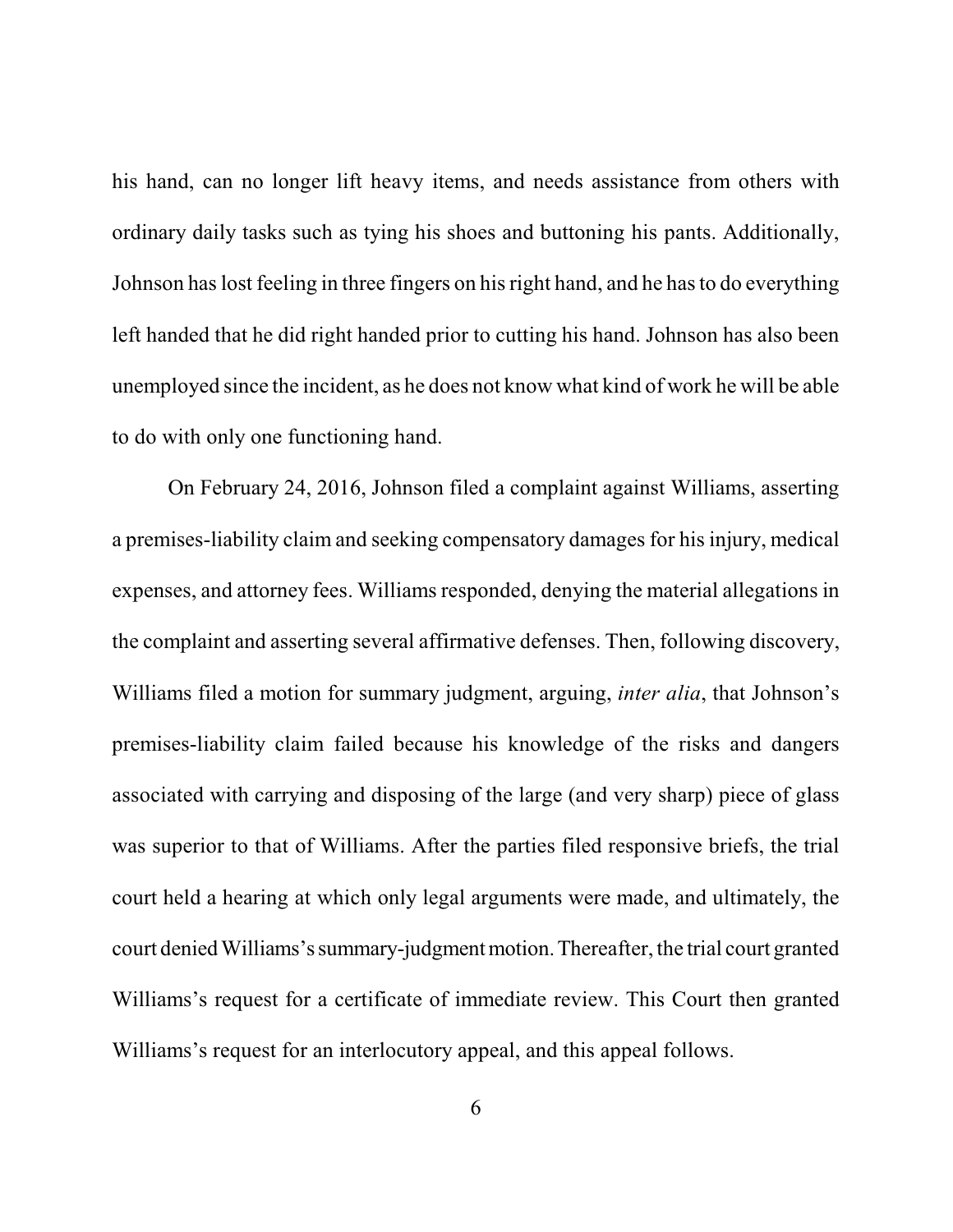Summary judgment is proper when "there is no genuine issue of material fact and the movant is entitled to judgment as a matter of law."<sup>6</sup> Additionally, a *de novo* standard of review applies "to an appeal from a grant or denial of summary judgment, and we view the evidence, and all reasonable conclusions and inferences drawn from it, in the light most favorable to the nonmovant."<sup>7</sup> With these guiding principles in mind, we turn now to Williams's specific claims of error.

1. Williams argues that the trial court erred by denying his motion for summary judgment because Johnson admittedly had superior knowledge of the hazards associated with his chosen method of carrying and disposing of a board with a sharp piece of glass attached. We agree that Johnson's own testimony establishes that he had at least equal, if not superior, knowledge as Williams did of the hazard that caused his injury, which precludes recovery on his premises-liability claim.

In Georgia, in order to prevail on a premises-liability claim, a plaintiff must prove that "(1) the owner or proprietor had actual or constructive knowledge of the hazard and (2) the plaintiff lacked knowledge of the hazard despite exercising

<sup>6</sup> *Vratsinas Const. Co.*, 314 Ga. App. at 357 (punctuation omitted).

<sup>&</sup>lt;sup>7</sup> *Id.* at 357-58 (punctuation omitted).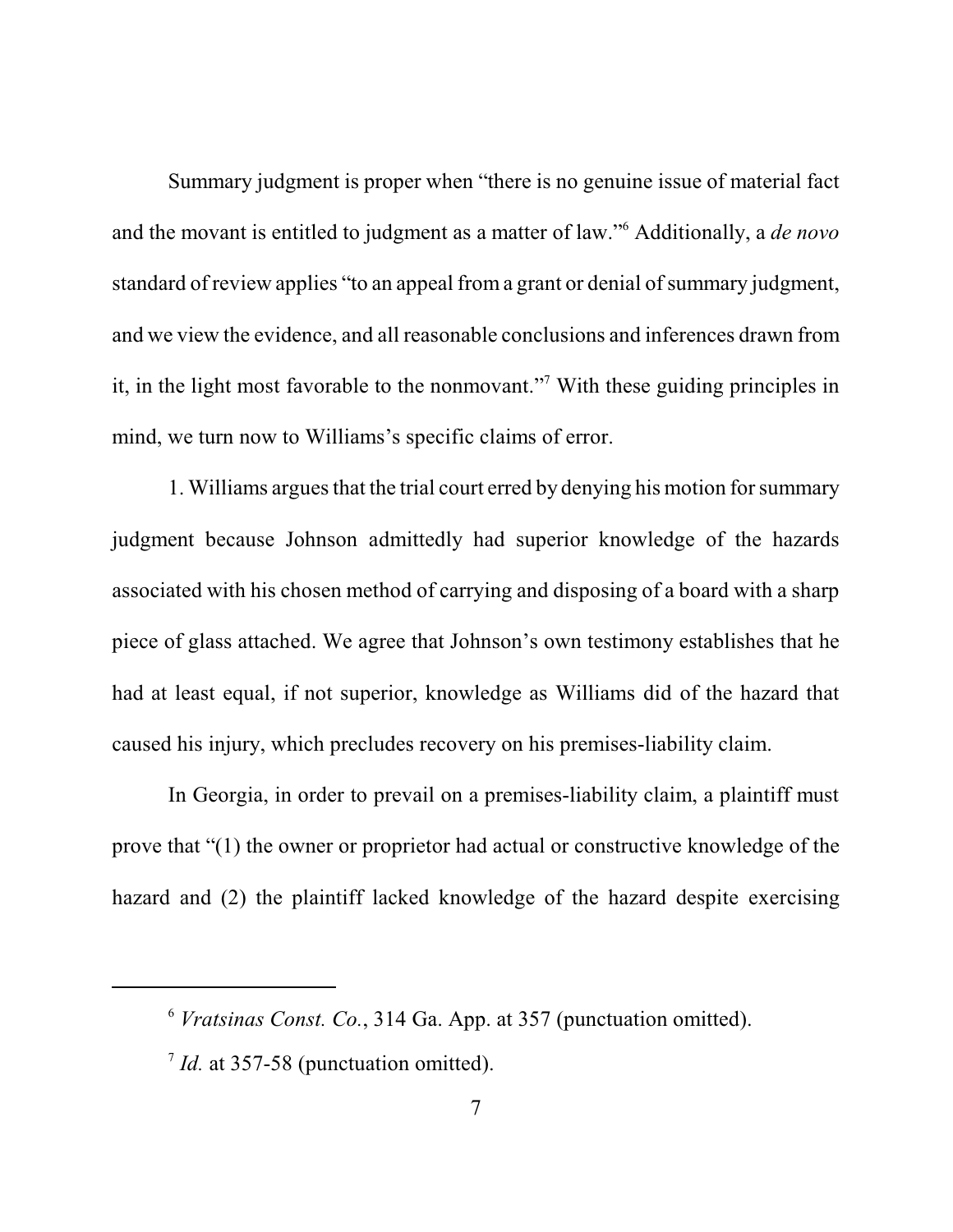ordinary care."<sup>8</sup> Indeed, as a general rule, owners or occupiers of land are "not insurers of the safety of invitees."<sup>9</sup> Thus, in a premises-liability case (such as this one), the mere fact that Johnson was injured, without more, "does not give rise to liability on the part of [Williams]."<sup>10</sup> Instead, the true basis of a property owner's liability for an injury to its invitee is the owner's *"superior knowledge of a condition that may expose the invitees to an unreasonable risk of harm*."<sup>11</sup> Moreover,

<sup>8</sup> *Ward v. Autry Petroleum Co*., 281 Ga. App. 877, 877 (637 SE2d 483) (2006); *accord Robinson v. Kroger Co.*, 268 Ga. 735, 748-49 (2) (493 SE2d 403) (1997).

<sup>9</sup> *Orff v. Stonewood Rest. Grp., LLC*, 285 Ga. App. 488, 489 (646 SE2d 702) (2007); *accord Bartlett v. McDonough Bedding Co.*, 313 Ga. App. 657, 658 (722 SE2d 380) (2012) (punctuation omitted). Although Johnson and Williams were longtime friends, the parties do not dispute that, at the time of the injury underlying this appeal, Johnson was an invitee, rather than a licensee. *See Jarrell v. JDC & Assocs., LLC*, 296 Ga. App. 523, 524-25 (675 SE2d 278) (2009) ("An invitee is a person who, by express or implied invitation, has been induced or led to come upon premises for any lawful purpose[,] while a licensee is one who is permitted, either expressly or impliedly, to go on the premises of another, but merely for his own interest, convenience, or gratification. Accordingly, the duty owed to an invitee is greater than that owed to a licensee. An owner owes a duty to an invitee to exercise ordinary care to keep the premises and approaches safe[,] while his duty to a licensee is not to injure the licensee wantonly or wilfully and arises after the owner becomes aware of or should anticipate the presence of the licensee near the peril." (punctuation and footnotes omitted)).

<sup>10</sup> *Orff*, 285 Ga. App. at 489; *accord Bartlett*, 313 Ga. App. at 658.

<sup>11</sup> *Orff*, 285 Ga. App. at 489 (punctuation omitted); *accord Ward*, 281 Ga. App. at 877.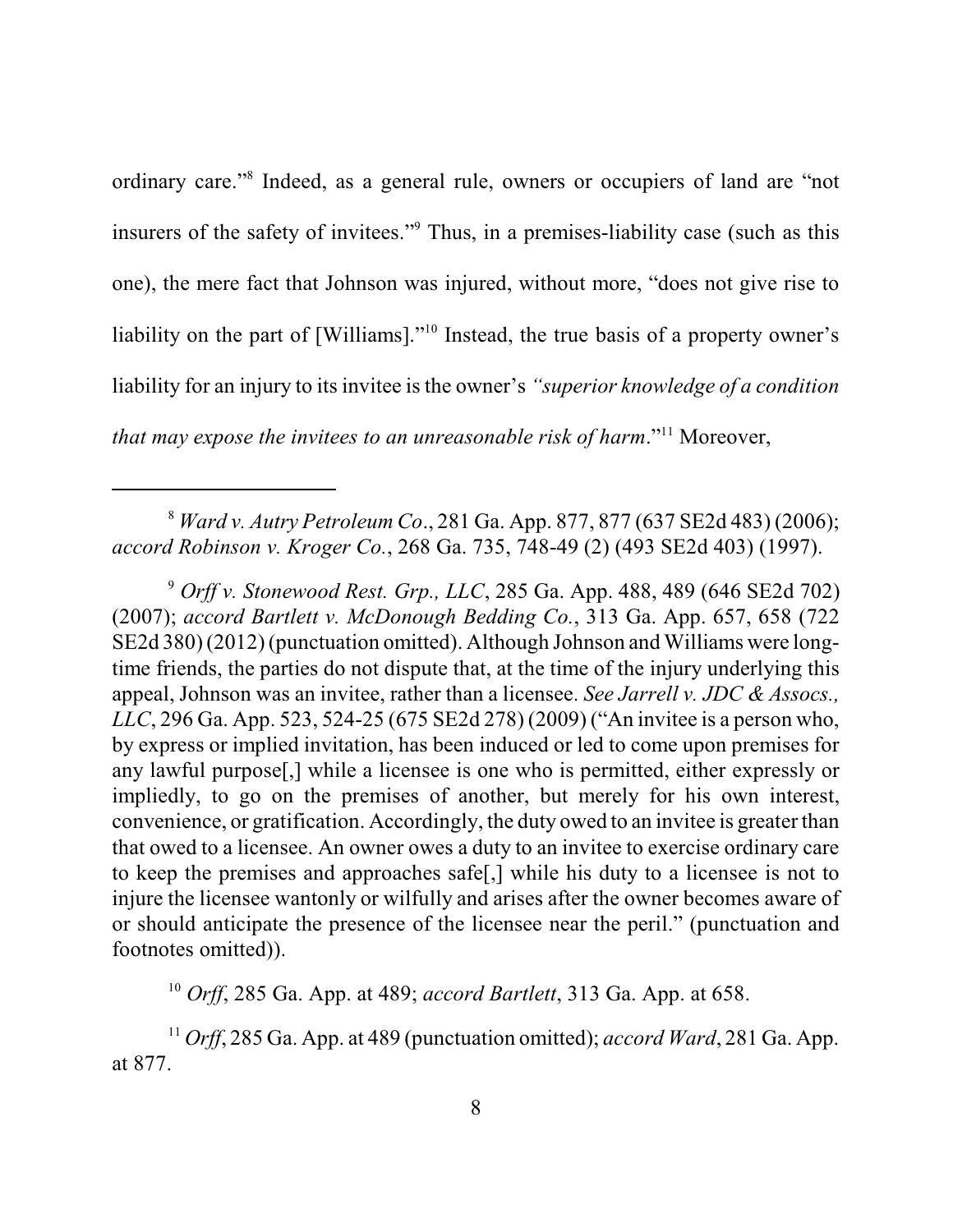it is the plaintiff's knowledge of the specific hazard which caused the [injury] that determines whether the plaintiff can prevail on a premises<sup>[-1]</sup> ]liability claim, not merely the plaintiff's knowledge of generally prevailing hazardous conditions or of other hazardous conditions in the area which plaintiff observes and avoids.<sup>12</sup>

Put another way, asto premises-liability claims, "[r]ecovery is allowed only when the [owner] had knowledge and the invitee did not."<sup>13</sup> Lastly, we are mindful that in a premises-liability case, "issues of the defendant's negligence, the plaintiff's negligence, and the plaintiff's lack of ordinary care for his own safety are generally not susceptible of summary adjudication."<sup>14</sup> But when, as here, "the evidence is plain, palpable, and undisputable . . . the trial court [can] conclude that a party is entitled to judgment as a matter of law."<sup>15</sup>

In this case, the undisputed evidence shows that Johnson, who had 18 years of experience in the construction industry (primarily as a roofer), testified to the

<sup>13</sup> *Orff*, 285 Ga. App. at 489 (punctuation omitted); *accord Ward*, 281 Ga. App. at 877.

<sup>12</sup> *Orff*, 285 Ga. App. at 490 (punctuation omitted); *accord Ward*, 281 Ga. App. at 879 (2) (a).

<sup>14</sup> *Ward*, 281 Ga. App. at 877; *accord Robinson*, 268 Ga. at 748 (2).

<sup>15</sup> *Ward*, 281 Ga. App. at 877; *accord Kennestone Hosp., Inc. v. Harris*, 285 Ga. App. 393, 395 (646 SE2d 490) (2007).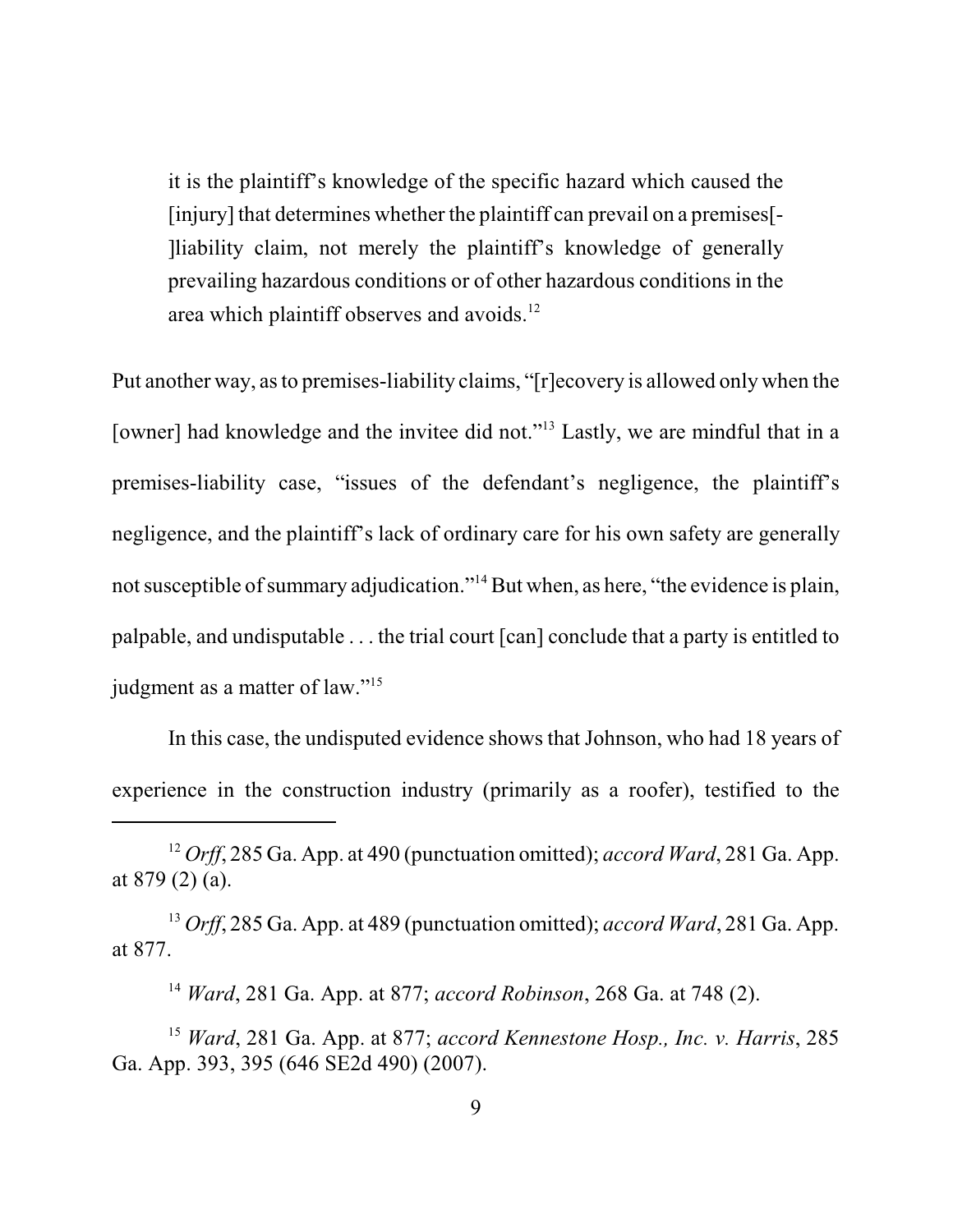following: (1) when he carried the second wooden board outside, he knew that it had "a big ole sharp shard of glass on it[;]" (2) he would not have intentionally grabbed the glass because it would cut him, and he is "not an idiot[;]" (3) he knew that if the sharp glass came into contact with him, it was likely to cut him; (4) he knew that he had to handle the board properly because if the glass cut him, it could cause a "serious injury[;]" (5) he was aware of the specific risk that if he disposed of the board in the trash can in such a way that it bounced back up, the shard of glass could cut him; (6) he was wearing safety gloves at the time of his injury, presumably to protect his hands from the hazards of construction such as being cut by glass, and (7) it was Johnson's own decision to dispose of the wooden board in the manner that he did, as the only instruction Williams gave him was not to get any glass on the driveway. 16

Notwithstanding the foregoing testimony, which clearly demonstrates that Johnson understood the risks of handling sharp glass, he also testified that he thought

<sup>&</sup>lt;sup>16</sup> As previously noted, although Johnson's deposition and affidavit testimony conflicted with or contradicted some of the testimony we have just set forth, we reiterate that "self-contradictory testimony is construed against a party-witness, absent a reasonable explanation for the contradiction." *Shiver*, 269 Ga. at 169 (emphasis omitted); *see Walker v. Brannan*, 243 Ga. App. 235, 237 (533 SE2d 129)  $(2000)$  ("It is well established that on summary judgment a party's self-contradictory testimony, if unexplained, must be construed against the party-witness, even when the party-witness is the respondent rather than the movant."). And here, Johnson has not provided us with a reasonable explanation for his self-contradictory testimony.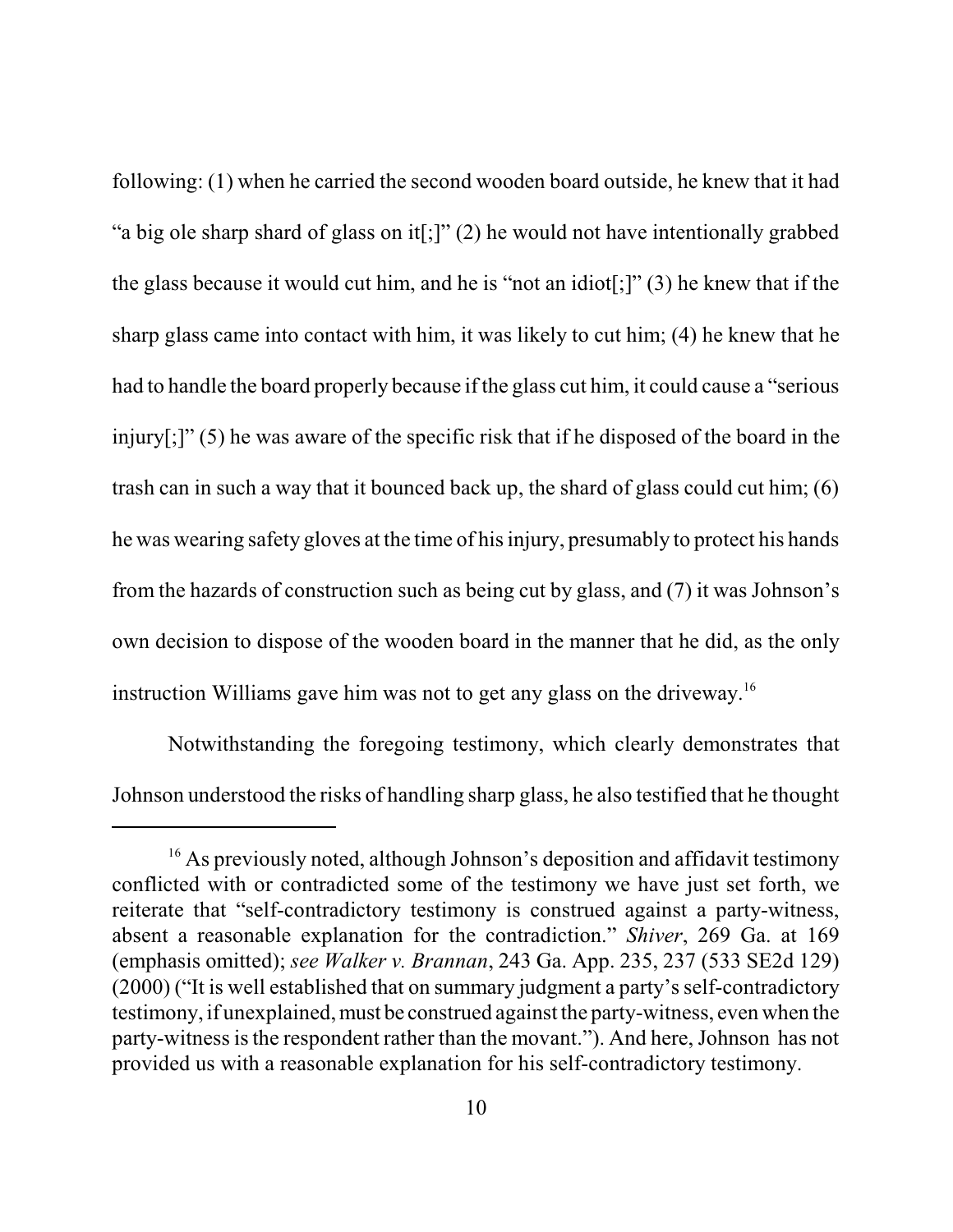that there was "some danger" that existed on the day in question that Williams should have warned him about. When asked to be more specific, Johnson testified that Williams should have warned him about "[t]he way [they] were doing the glass." And when asked to further explain the precise warning that should have been given, Johnson testified, "I mean basically once we start[ed] pulling the liquid nail[s] off it's going to start busting and shattering and you know, spider webbing." But Johnson agreed that when the glass initially "busted, shattered[,] and spider webbed in the basement," he was not "hurt even in the slightest way[,]" and he fails to explain how a warning about the glass shattering could have prevented the injury he later suffered outside. Johnson further testified that Williams should have instructed him to "bust" the glass in the garage, instead of carrying it outside, where he would have to "go through drop cords, go through sawhorses, [and] boxes and make it to the trash can." But again, Johnson admitted that he was not injured while carrying the board through any obstacles on his way to the trash can. Thus, even assuming that Johnson—a 35 year-old experienced roof mechanic—was unaware that glass might shatter and cut him when the boards were removed or that he could be cut by the glass while carrying the board to the trash can, neither of those scenarios occurred.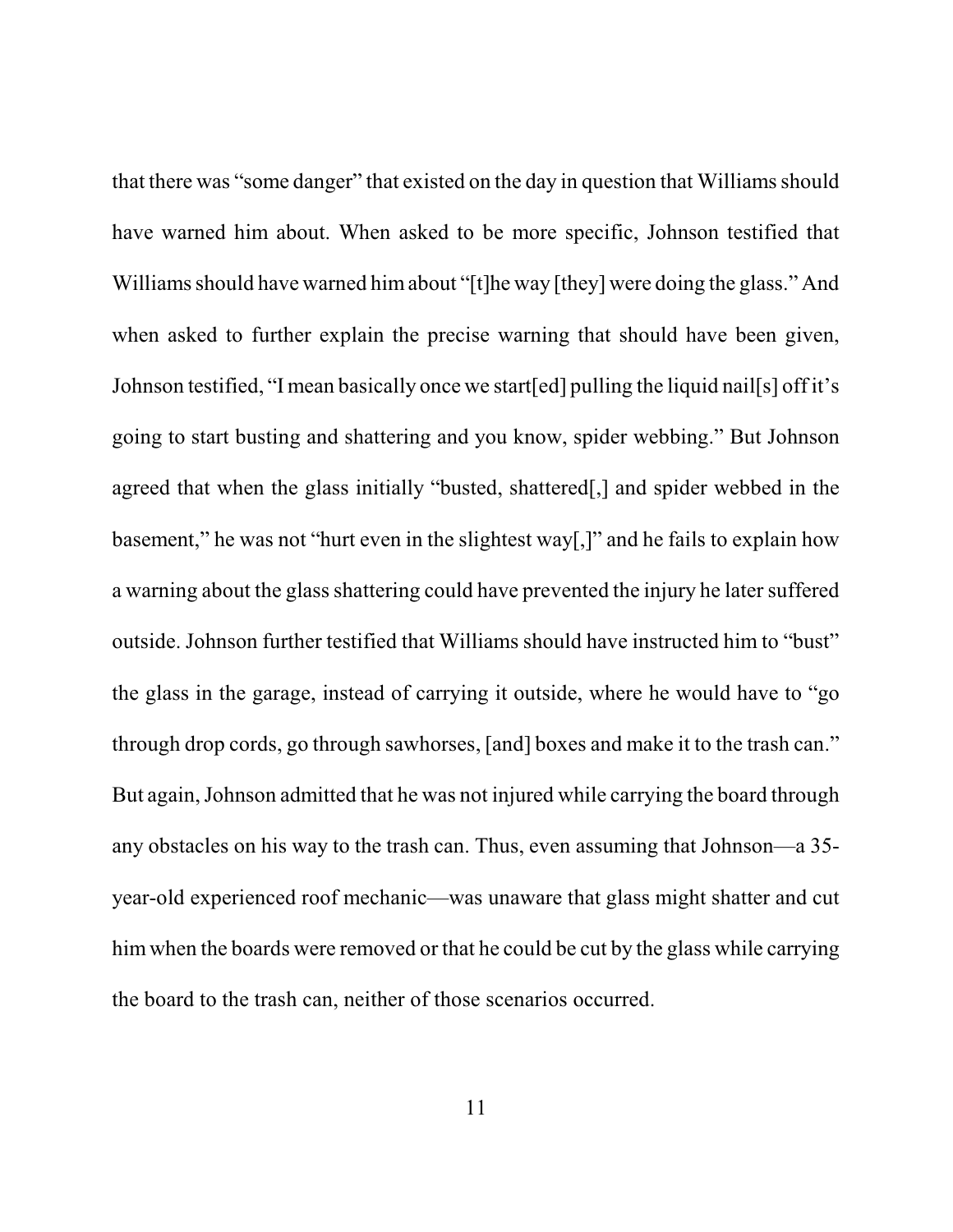Nevertheless, Johnson argues that Williams had "superior knowledge of the mirror-like materials[']inherent danger because he personallyinstalled it himself over twenty . . . years ago" and kept it affixed to his wall until 2014. But again, Johnson testified that he understood the dangers of handling sharp glass (*i.e.*, that it could cut him), and he fails to explain why Williams's knowledge of those same exact dangers was superior merely because he installed the mirror years before it shattered. Johnson further asserts that Williams "arguably led [him] into a dangerous trap because [he] could never have discovered numerous things surrounding same, . . . [such as] that the adhesive affixing the board to the mirror-like material was stronger than normal" or "whether the mirror-like material was resistant to shattering." But Johnson identifies no evidence suggesting that the strength of the adhesive or the mirror's level of resistance to shattering had anything to do with how he was ultimately injured. Indeed, Johnson testified several times that he could not remember the details of what happened. And although Johnson testified that he saw and was aware of the sharp glass attached to the board he was carrying, he now claims that Williams should have warned him of some unspecified "patent or latent" defects related to the mirror. But even Johnson acknowledges that he did not know of anything else that could have cut him other than the sharp piece of glass, which was visible to both Johnson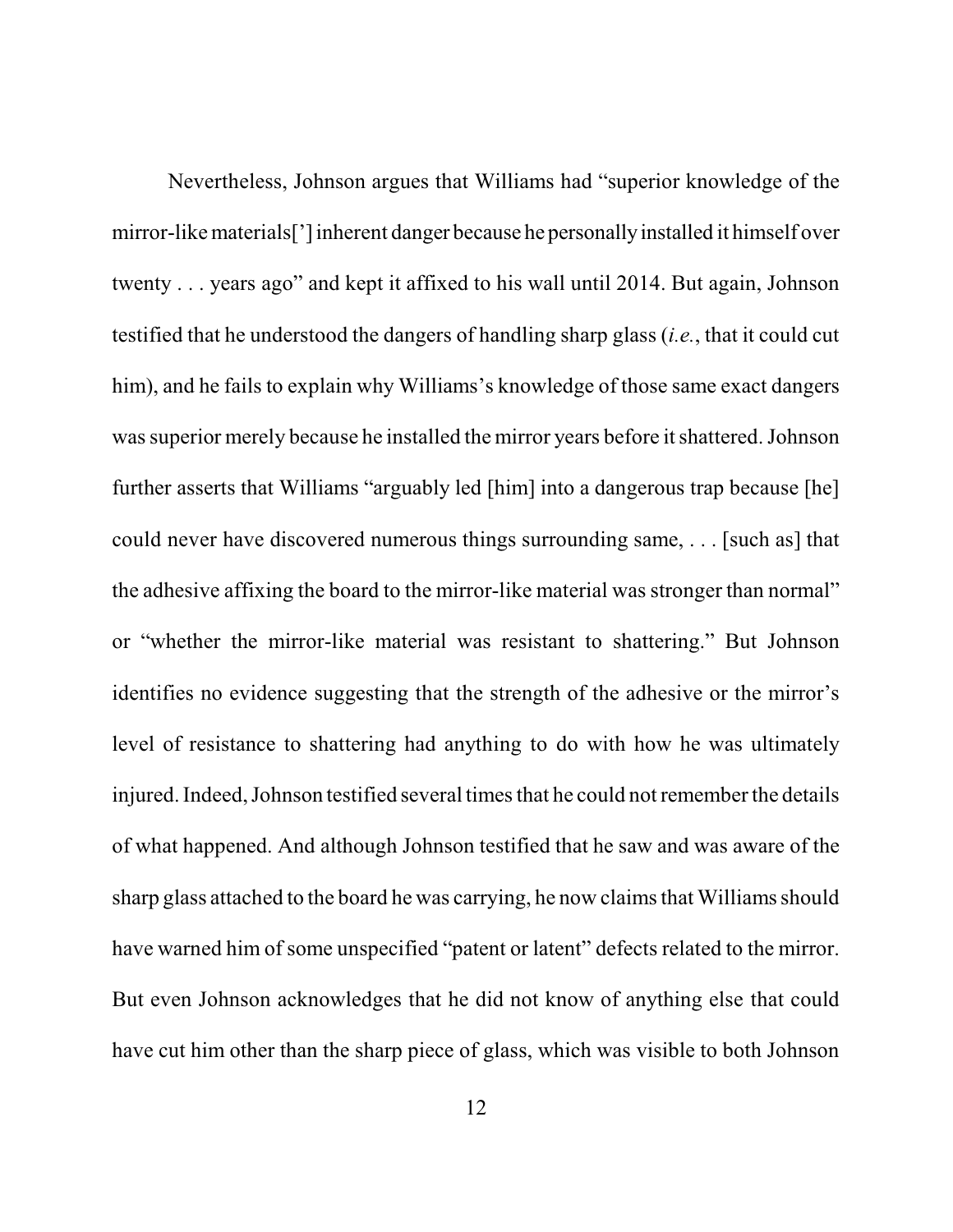and Williams, and there is no evidence that any concealed defect in the construction materials caused his injury.<sup>17</sup>

Finally, relying solely on two cases, Johnson contends that, for summary judgment to be granted in a premises-liability case, this Court's precedent "requires the evidence to show that the [plaintiff] had numerous occasions and ample time to inspect and recognize the dangerous condition."<sup>18</sup> That is simply not true. Indeed, just

18 *See Landings Ass'n, Inc. v. Williams*, 291 Ga. 397, 399 (728 SE2d 577) (2012) (holding that a defendant landowner was entitled to summary judgment in a premises-liability case when the invitee, who was attacked and killed by an alligator, "either knowingly assumed the risks of walking in areas inhabited by wild alligators or failed to exercise ordinary care by doing so"); *Forest Cove Apartments*, *LLC v. Wilson*, 333 Ga. App. 731, 736 (776 SE2d 664) (2015) (holding that the owner of an apartment building was entitled to summary judgment on a premises-liability claim asserted by an independent contractor who was hired to make repairs to the property and injured herself when she fell through an upstairs bathroom floor that she knew had significant water damage when, *inter alia*, "[she] was responsible for inspecting

<sup>17</sup> Johnson makes a similar argument that his prior *general* experience in the construction industry was insufficient to show that he had knowledge of the *specific* danger posed by the mirror-like material in Williams's home. But this assertion is belied by his own testimony that he knew that he had to handle the second board carefully because the piece of glass attached to it was very sharp and could cause a serious injury if he came into contact with it. Indeed, throughout his brief, most of Johnson's arguments are premised on his assertion that the general construction materials in Williams's basement or the way in which the mirror was installed created a risk of injury of which he was unaware. This premise ignores the undisputed evidence that the *only* danger or hazard associated with Johnson's injury was the sharp shard of glass that cut him outside *after* the mirror shattered inside and that no other construction materials were involved in his injury.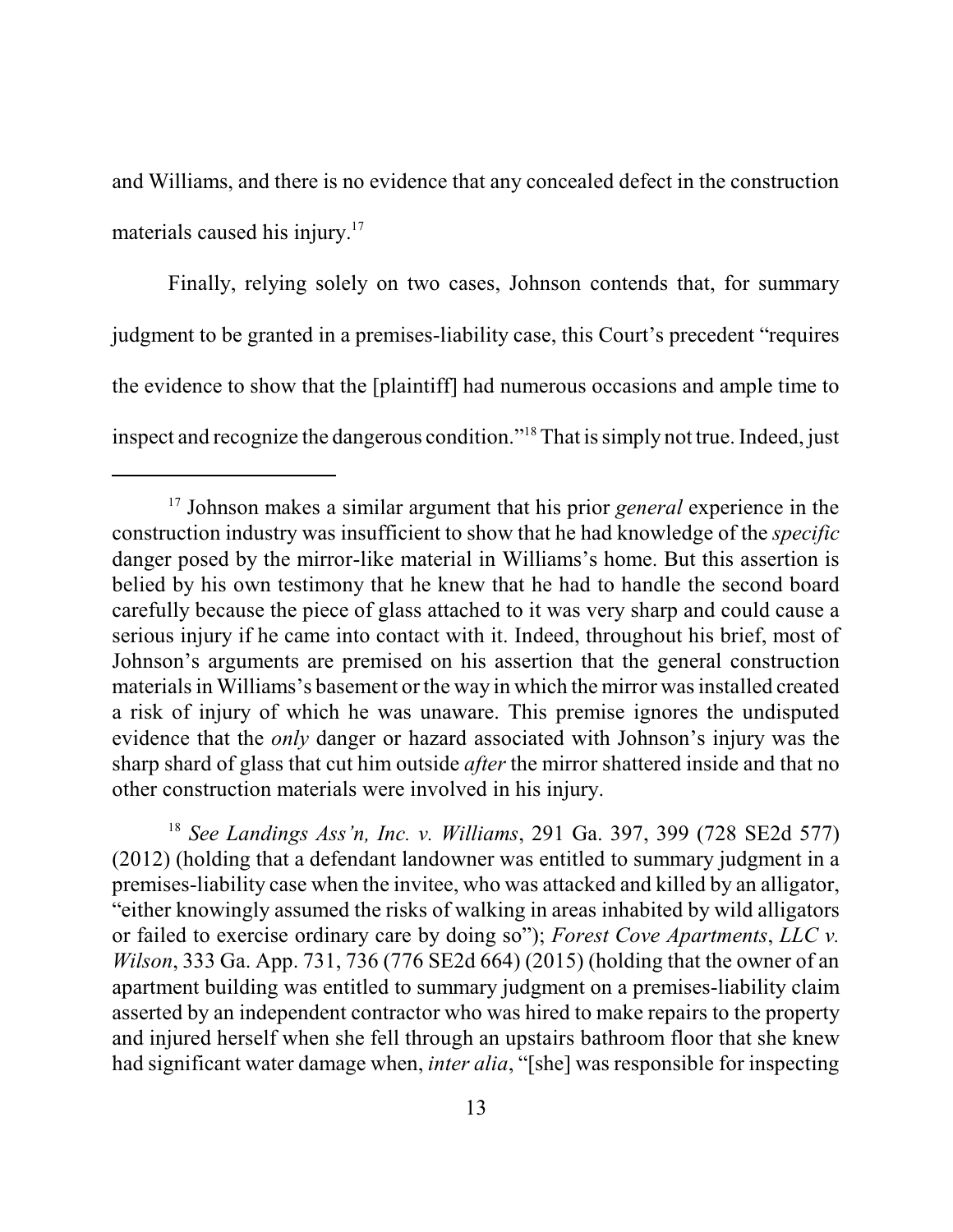because we may have held that summary judgment was appropriate under such circumstances does not mean that those exact circumstances are *required* to authorize the grant of summary judgment in every premises-liability case*.*Furthermore,Johnson fails to explain why he needed additional time or numerous opportunities to fully appreciate the danger posed by sharp glass.

Simply put, although the sharp piece of broken mirror was made of glass, and perhaps hazardous to that extent, Johnson knew that he was handling a glass object and that people can be cut by glass, and Williams did not possess superior knowledge of that danger.<sup>19</sup> In fact, Johnson likely had superior knowledge to that of Williams regarding the danger posed by discarding the glass in the trash can because Williams was not present when Johnson was doing so and only Johnson knew his chosen method for disposing of the board prior to his injury. But regardless, Williams is entitled to summary judgment asto Johnson's premises-liability claimbecause, at the

the work area and determining for herself whether it was safe to remain standing on the [floor]").

<sup>19</sup> *See Aubain-Gray v. Hobby Lobby Stores, Inc.*, 323 Ga. App. 672, 672, 674 (1) (747 SE2d 684) (2013).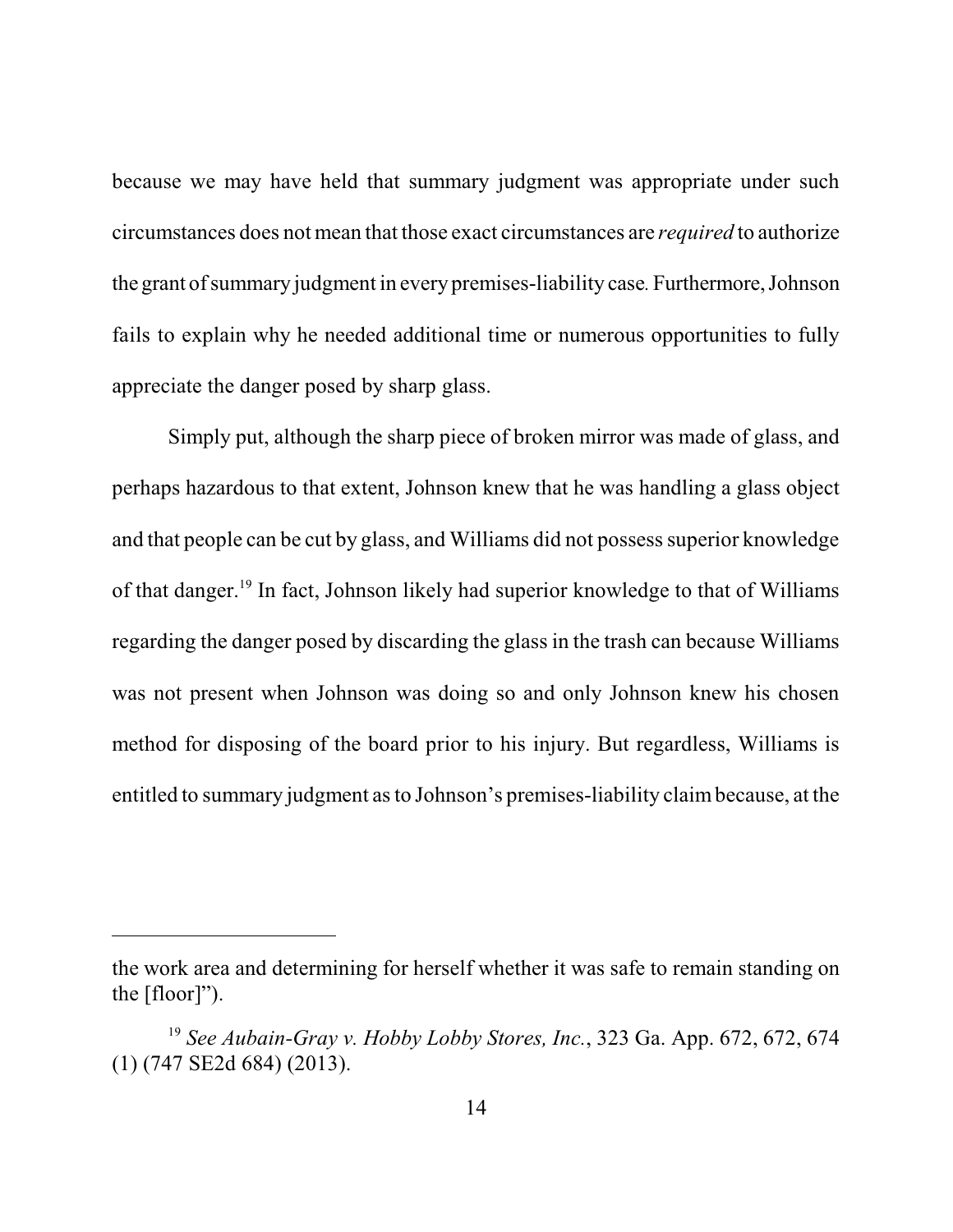very least, Johnson and Williams had equal knowledge of the dangers posed by sharp glass. 20

2. Given our holding in Division 1 that Williams is entitled to summary judgment because Johnson had equal, if not superior, knowledge of the hazard that caused his injury, we need not address Williams's remaining, alternative arguments as to why he is entitled to summary judgment.

<sup>20</sup> *See id.* (holding that a store owner was entitled to summary judgment on a customer's premises-liability claim when the customer picked up a candle holder and the glass globe that was resting on top of it fell, shattered, and cut her right wrist because, *inter alia*, "[the customer] knew thatshe was handling a glass object and that people can be cut by glass, and [the store owner] did not possesssuperior knowledge of that danger"); *Perkins v. Kranz*, 316 Ga. App. 171, 173 (2) (728 SE2d 804) (2012) (holding that a pedestrian, whose ear was punctured by a tree branch overhanging a sidewalk, could not recover on a premises-liability claim when "the tree and its overhanging branches were visible to [the pedestrian] and were in no way a pitfall, mantrap, or hidden peril"); *Briddle v. Cornerstone Lodge of Am.*, 288 Ga. App. 353, 355 (654 SE2d 188) (2007) (holding that the plaintiff, who was injured when she slipped and fell on water from an overflowing toilet, had equal, if not superior, knowledge than the defendant of the hazard because "any person with ordinary, common sense would recognize standing water on a floor as a hazard that might cause one to slip" (punctuation omitted)); *see also Williams*, 291 Ga. at 399 ("[T]he true ground of [premises] liability is the proprietor's superior knowledge of the perilous instrumentality and the danger therefrom to persons going upon the property. It is when the perilous instrumentality is known to the owner or occupant and *not known to the person injured* that a recovery is permitted." (punctuation omitted) (emphasis supplied)).